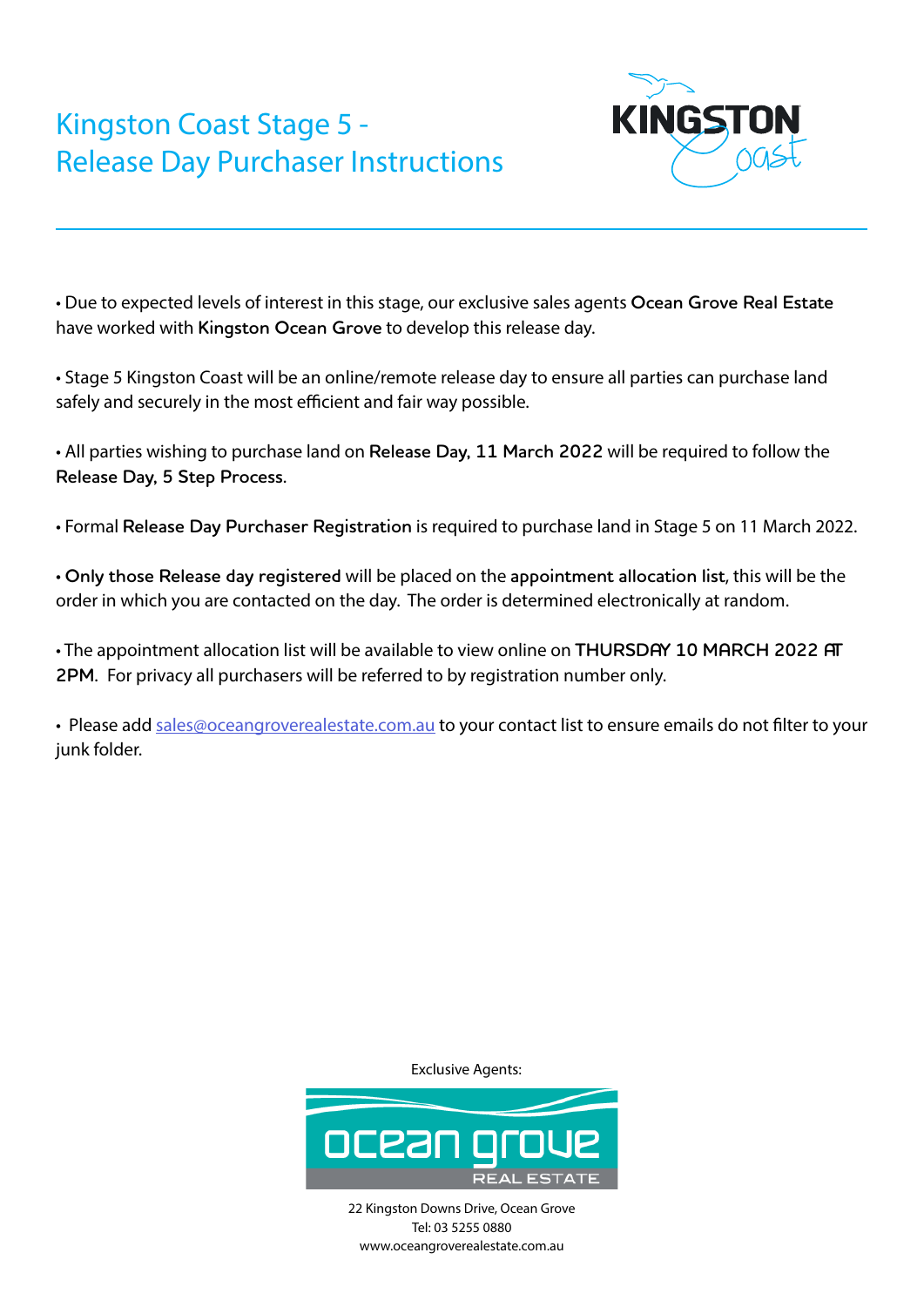

To purchase Stage 5 Kingston Coast land on Release Day simply follow the 5 Steps below.

Please only follow the below instructions if you irtend to purchase land and proceed to Contract of **Sale on Release Day**

### Step 1

Release Day Purchaser Registration -

- Complete the Release Day Purchaser Registration Form and submit to Ocean Grove Real Estate by 12pm Monday 7 March 2022 - (See below link)

<https://forms.gle/KhoE7CMcPzssFQu18>

#### Step 2

Purchaser Registration Number -

You will receive a confirmation email from sales@oceangroverealestate.com.au with your **Purchaser Registration Number** and link to view the Appointment Allocation as it is undertaken Thursday 10 March at 2pm (Purchaser Registration Numbers are sequentially assigned)

### Step 3

Appointment Allocation -

Thursday 10 March at 2pm the list will be electronically shuffled, three consecutive times. On the conclusion of the third shuffle the purchaser order will be final.

**- This will allocate an Appointment time where an agent will contact you to select your Lot.**

**- Please refer to this list to locate your Purchaser Registration Number and appointment time** (unfortunately allocated appointment times are not able to be changed or delayed, if your time is not suitable please advise urgently and a time will be arranged at the conclusion of all other appointments to discuss remaining land options).

Exclusive Agents:

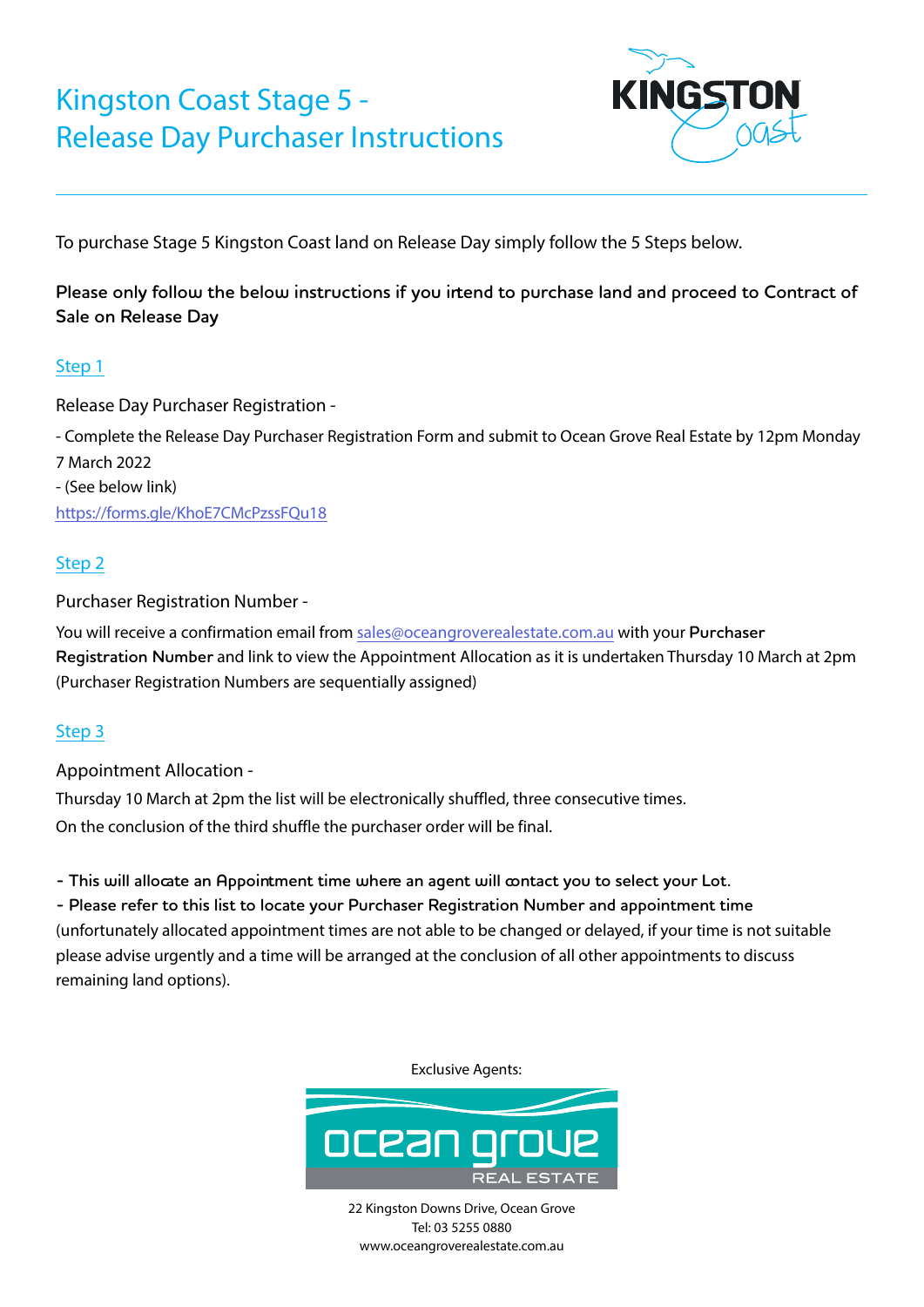

#### Step 4

Release Day Appointments -

**- Appointments will commence FRIDAY 11 March 2022. We have allowed 20 minutes to** 

**consult, discuss and select your preferred lot with a sales agent.**

- You will be contacted via the phone number provided on your registration form at the commencement of your appointment time.

- Alternatively you may attend the office in person to speak with a sales agent but we ask that you do not arrive any earlier than 5 minutes prior and that only the persons directly involved in the sale attend.

### Step 5

Holding Deposit -

- A holding deposit of \$2000 is required within 3 hours of your Appointment.

- Receipt of the holding deposit will secure the lot for 7 days to allow contracts to be prepared & signed. Preferred payment method is direct deposit to our trust account, cash or cheque payments can be made in person to Ocean Grove Real Estate. Holding deposits are non-binding and fully refundable if you choose not to proceed with purchase. In the event you do not proceed, your lot will be offered to other potential purchasers. - The contract of sale will be provided to you within 7 days of purchase. You will be required to return signed contracts to Ocean Grove Real Estate within the discussed timeframe to ensure your purchase.

Trust Account Details: Ocean Grove Real Estate Sales Trust BSB 633 000 ACC 140 113 291 ALL ELECTRONIC PAYMENTS MUST HAVE A REFERENCE THAT INCLUDES THE PURCHASER SURNAME AND LOT NUMBER

- (Please do not make payment prior to your release day appointment. We are unable to accept these and they will be returned) You must provide a receipt of transfer via email to sales@oceangroverealestate.com.au within 3 hours of your appointment. In the event we do not receive confirmation, your lot will be offered to other potential purchasers without notification.

Exclusive Agents: